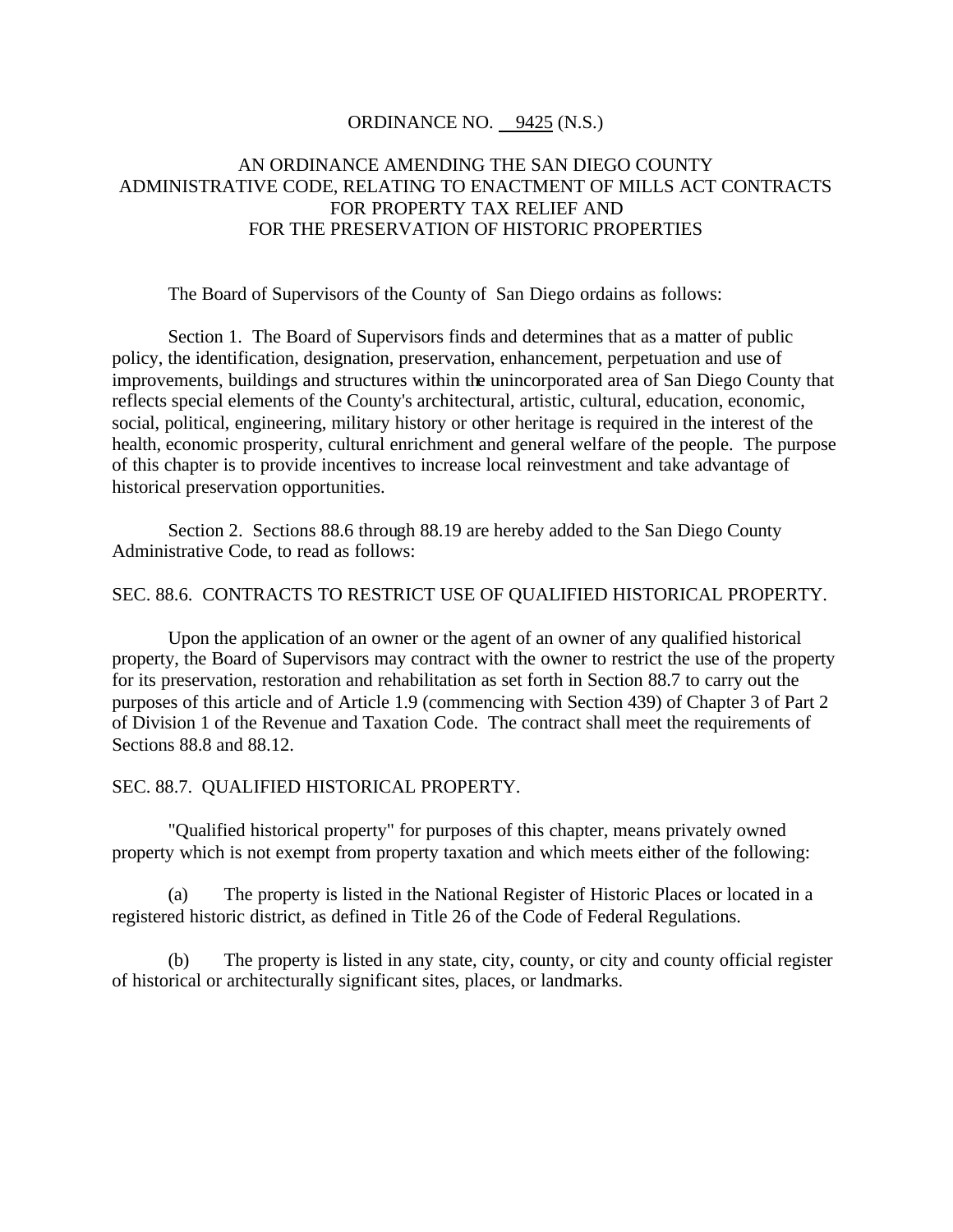#### SEC. 88.8. REQUIRED CONTRACT PROVISION.

Any contract entered into under this article shall contain the following provisions:

- (a) The term of the contract shall be for a minimum period of 10 years.
- (b) Where applicable, the contract shall provide the following:

(1) For the preservation of the qualified historical property and, when necessary, to restore and rehabilitate the property to conform to the rules and regulations of the Office of Historic Preservation of the Department of Parks and Recreation, the United States Secretary of the Interior's Standards for Rehabilitation, and the State Historical Building Code.

(2) For the periodic examinations of the interior and exterior of the premises by the assessor, the Department of Planning and Land Use, the Department of Parks and Recreation, and the State Board of Equalization as may be necessary to determine the owner's compliance with the contract.

(3) For it to be binding upon, and inure to the benefit of, all successors in interest of the owner. A successor in interest shall have the same rights and obligations under the contract as the original owner who entered into the contract.

(c) The owner or agent of an owner shall provide written notice of the contract to the Office of Historic Preservation within six months of entering into the contract.

## SEC.88.9. APPLICATION PROCEDURE.

Applications to San Diego County shall be initially evaluated and reviewed by the San Diego County Historic Site Board. The Historic Site Board shall hold a public hearing on every application for a Historic Preservation Contract. The public hearing shall be scheduled for a date not less than 10 days but not more than 90 days from the date the application is filed. After the hearing, the Historic Site Board shall recommend to the Director of Planning and Land Use that the application be denied, granted in whole or in part, or modified subject to such conditions as it deems appropriate. The Director of Planning and Land Use shall enter into historical property contracts if all of the conditions of this Ordinance are met. The Director of Planning and Land Use shall be responsible for assuring performance of the Historical Preservation Contracts including contract administration, extension, cancellation, and enforcement.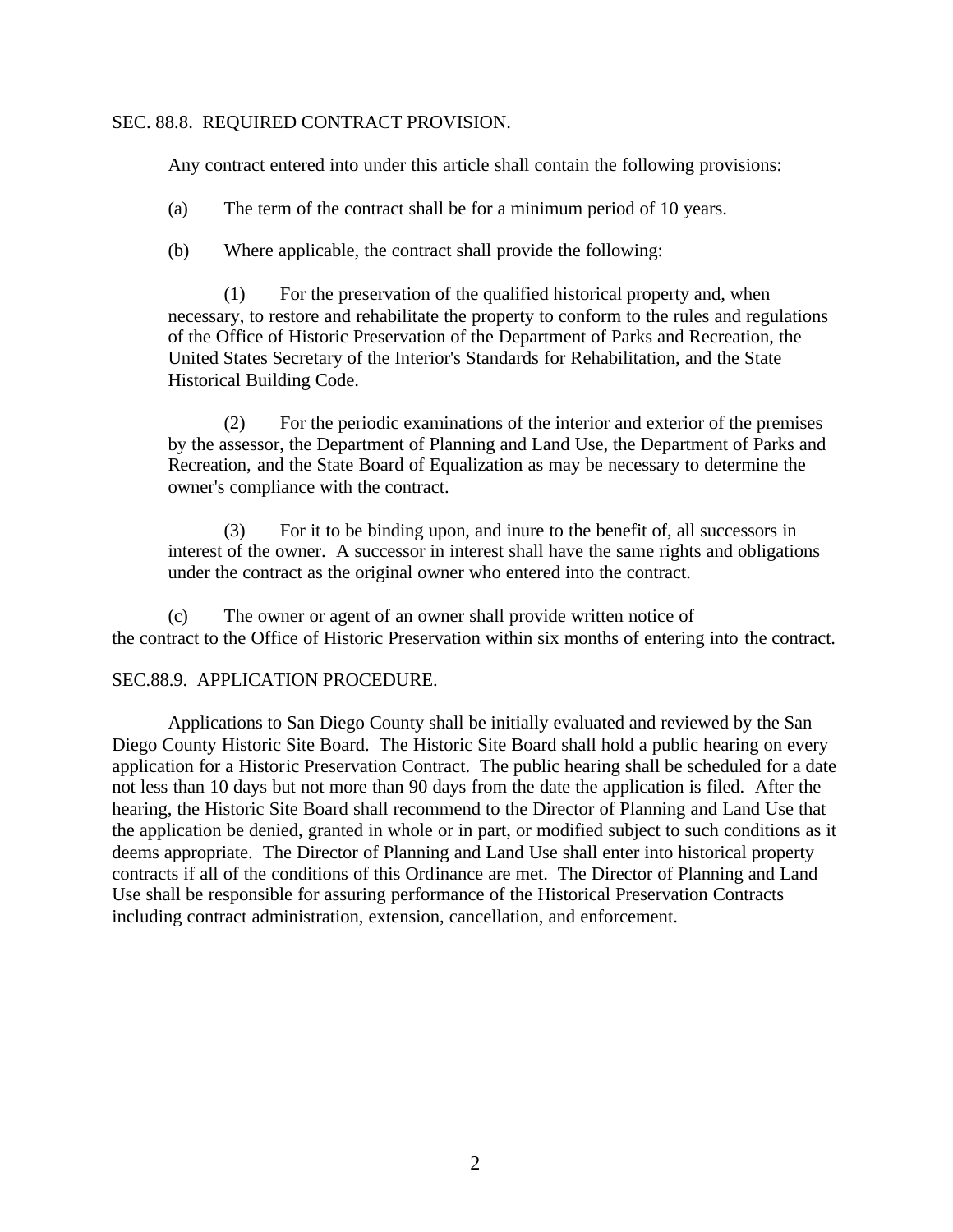### SEC. 88.10. APPEAL RIGHTS.

The decision of the Director of Planning and Land Use may be appealed to the Board of Supervisors within ten days. Hearings before the Board of Supervisors shall be scheduled by the Clerk of the Board of Supervisors for a date not less than 10 days but not more than 90 days from the date the appeal is filed.

# SEC. 88.11. FEES TO BE PAID OWNER.

As a condition of entering into the Historic Preservation Contract, the property owner shall pay an application and processing fee of \$300 to the County of San Diego, which is the reasonable cost of administrating the program. Said fee must be paid prior to processing the application.

# SEC. 88.12. EXTENSION OR NON-RENEWAL OF CONTRACT; RECORDATION AND NOTICE OF CONTRACT.

(a) Each contract shall provide that on the anniversary date of the contract or such other annual date as is specified in the contract, a year shall be added automatically to the initial term of the contract unless notice of nonrenewal is given as provided in this section. If the property owner or the County desires in any year not to renew the contract, that party shall serve written notice of nonrenewal of the contract on the other party in advance of the annual renewal date of the contract. Unless the notice is served by the owner at least 90 days prior to the renewal date or by the County at least 60 days prior to the renewal date, one year shall automatically be added to the term of the contract.

(b) Upon receipt by the owner of a notice from the County of nonrenewal, the owner may make a written protest of the notice of nonrenewal. The County may, at any time prior to the renewal date, withdraw the notice of nonrenewal.

(c) If the County or the owner serves notice of intent in any year not to renew the contract, the existing contract shall remain in effect for the balance of the period remaining since the original execution or the last renewal of the contract, as the case may be.

(d) The owner shall furnish the County with any information the County shall require in order to enable it to determine the eligibility of the property involved.

(e) No later than 20 days after the County enters into a contract with an owner pursuant to this article, the Clerk of the Board of Supervisors shall record with the County Recorder a copy of the contract, which shall describe the property subject thereto. From and after the time of the recordation, this contract shall impart a notice thereof to all persons as is afforded by the recording laws of this state.

SEC. 88.13. CANCELLATION OF CONTRACT FOR OWNERS' BREACH OF CONDITIONS.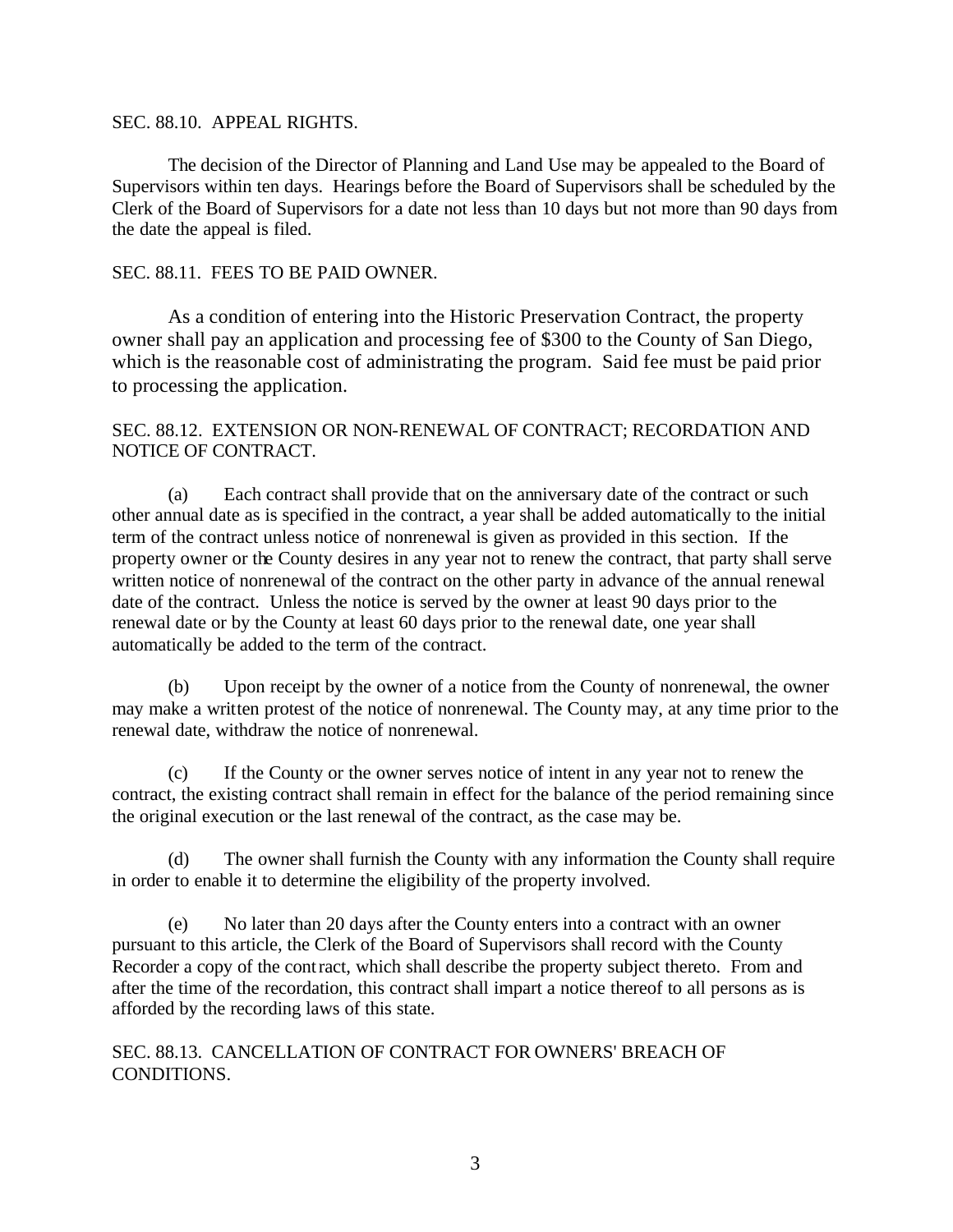The County may cancel a contract if it determines that the owner has breached any of the conditions of the contract provided for in this article or has allowed the property to deteriorate to the point that it no longer meets the standards for a qualified historical property. The County may also cancel a contract if it determines that the owner has failed to restore or rehabilitate the property in the manner specified in the contract.

### SEC. 88.14. NOTICE AND HEARING BEFORE CANCELLATION OF CONTRACT.

No contract shall be canceled under Section 88.13 until after the County has given notice of, and has held, a public hearing on the matter. Notice of the hearing shall be mailed to the last known address of each owner of the qua lified historic property and shall be published pursuant to California Government Code Sections 6060 and 6061.

### SEC. 88.15. CANCELLATION FEE.

(a) If a contract is canceled under Section 88.13 the owner shall pay a cancellation fee equal to 12 1/2 percent of the current fair market value of the property, as determined by the Assessor as though the property were free of the contractual restriction. (Gov. Code, § 50286.)

(b) The cancellation fee shall be paid to the Auditor, at the time and in the manner that the county auditor shall prescribe, and shall be allocated by the county auditor to each jurisdiction in the tax rate area in which the property is located in the same manner as the auditor allocates the annual tax increment in that tax rate area in that fiscal year.

(c) Notwithstanding any other provision of law, revenue received by a school district pursuant to this section shall be considered property tax revenue for the purposes of Section 42238 of the Education Code, and revenue received by a county superintendent of schools pursuant to this section shall be considered property tax revenue for the purposes of Article 3 (commencing with Section 2550) of Chapter 12 of Part 2 of Division 1 of Title 1 of the Education Code.

## SEC. 88.16. ACTION TO ENFORCE CONTRACT.

As an alternative to cancellation of the contract for breach of any condition, the county, or any landowner may bring any action in court necessary to enforce a contract including, but not limited to, an action to enforce the contract by specific performance or injunction.

## SEC. 88.17. NULLIFICATION OF CONTRACT ON ACQUISITION OF PROPERTY BY EMINENT DOMAIN.

In the event that property subject to contract under this article is acquired in whole or in part by eminent domain or other acquisition by any entity authorized to exercise the power of eminent domain, and the acquisition is determined by the Board of Supervisors to frustrate the purpose of the contract, such contract shall be canceled and no fee shall be imposed under Section 88.15. Such contract shall be deemed null and void for all purposes of determining the value of the property so acquired.